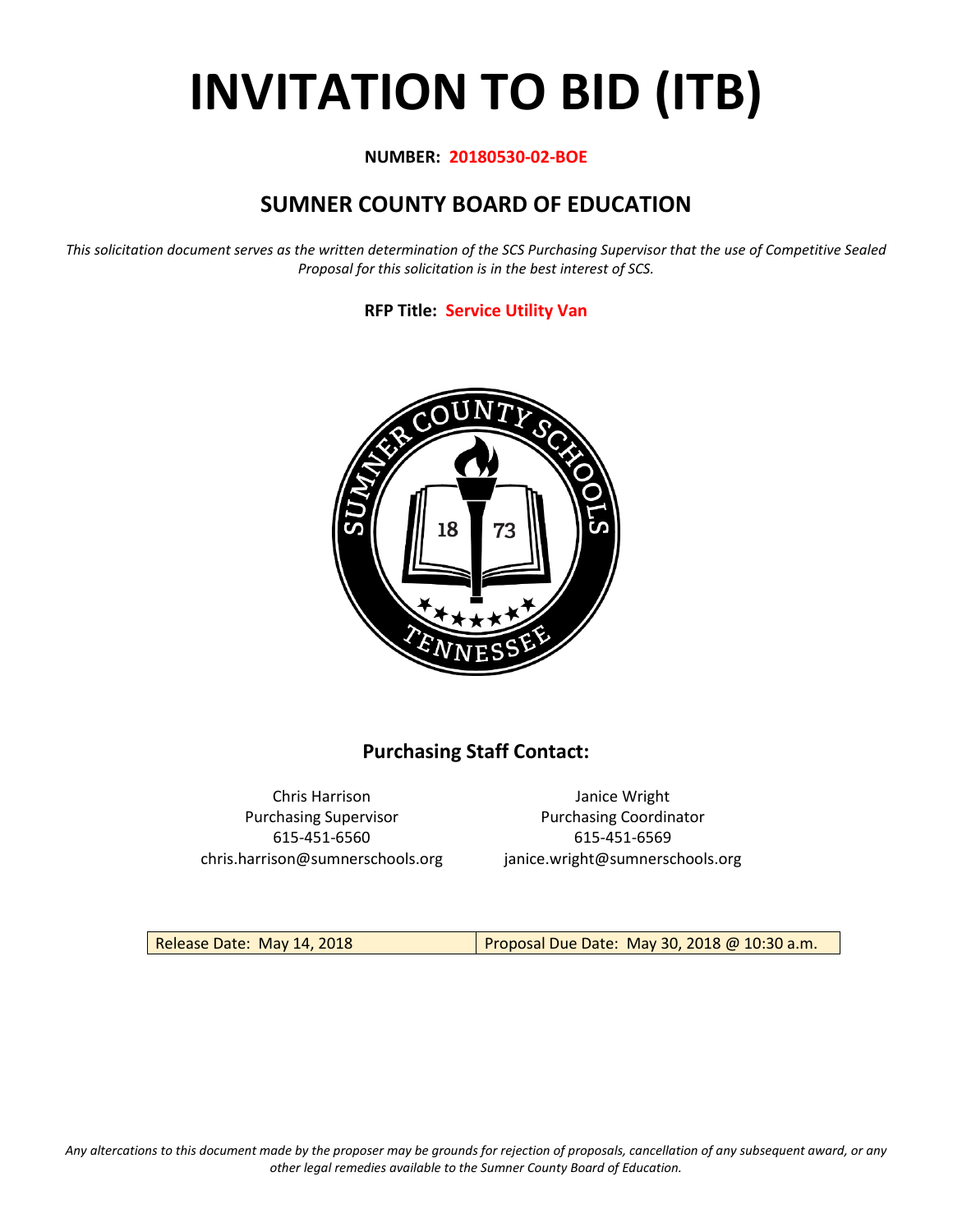## **NOTICE TO PROPOSERS**

There may be one or more amendments to this ITB. In order to receive communication for any such amendments issued specifically to this ITB, the proposer must provide the information requested below to the Sumner County Board of Education (SCS) Purchasing Department. The information may be sent by email to: Chris Harrison, Purchasing Supervisor, chris.harrison@sumnerschools.org. SCS will send amendments only to those proposers which complete and return this information in a timely manner.

| ITB Number:             | 20180530-02-BOE Service Utility Van |
|-------------------------|-------------------------------------|
| Company Name:           |                                     |
| <b>Mailing Address:</b> |                                     |
|                         |                                     |
|                         |                                     |
| Phone Number:           |                                     |
| <b>Contact Person:</b>  |                                     |
| <b>Email Address:</b>   |                                     |
|                         |                                     |
|                         |                                     |
| <b>Printed Name:</b>    |                                     |
| Date:                   |                                     |

Emailed amendments will be sent in a Microsoft Word (Office for Windows) or Portable Document Format (pdf) format. Any alterations to the document made by the proposer may be grounds for rejection of proposal, cancellation of any subsequent award or any other legal remedies available to SCS.

Amendments will also be posted on the SCS website **https://sumnerschools.org/index.php/current-bids-and-rfps** and attached to the solicitation listing as a PDF or WORD file. Check the particular solicitation on the Current Bids and RFPs webpage for any posted amendments.

By completing and returning this form, the Proposer has expressed its intent to provide a proposal for **20180530-02-BOE Service Utility Van.**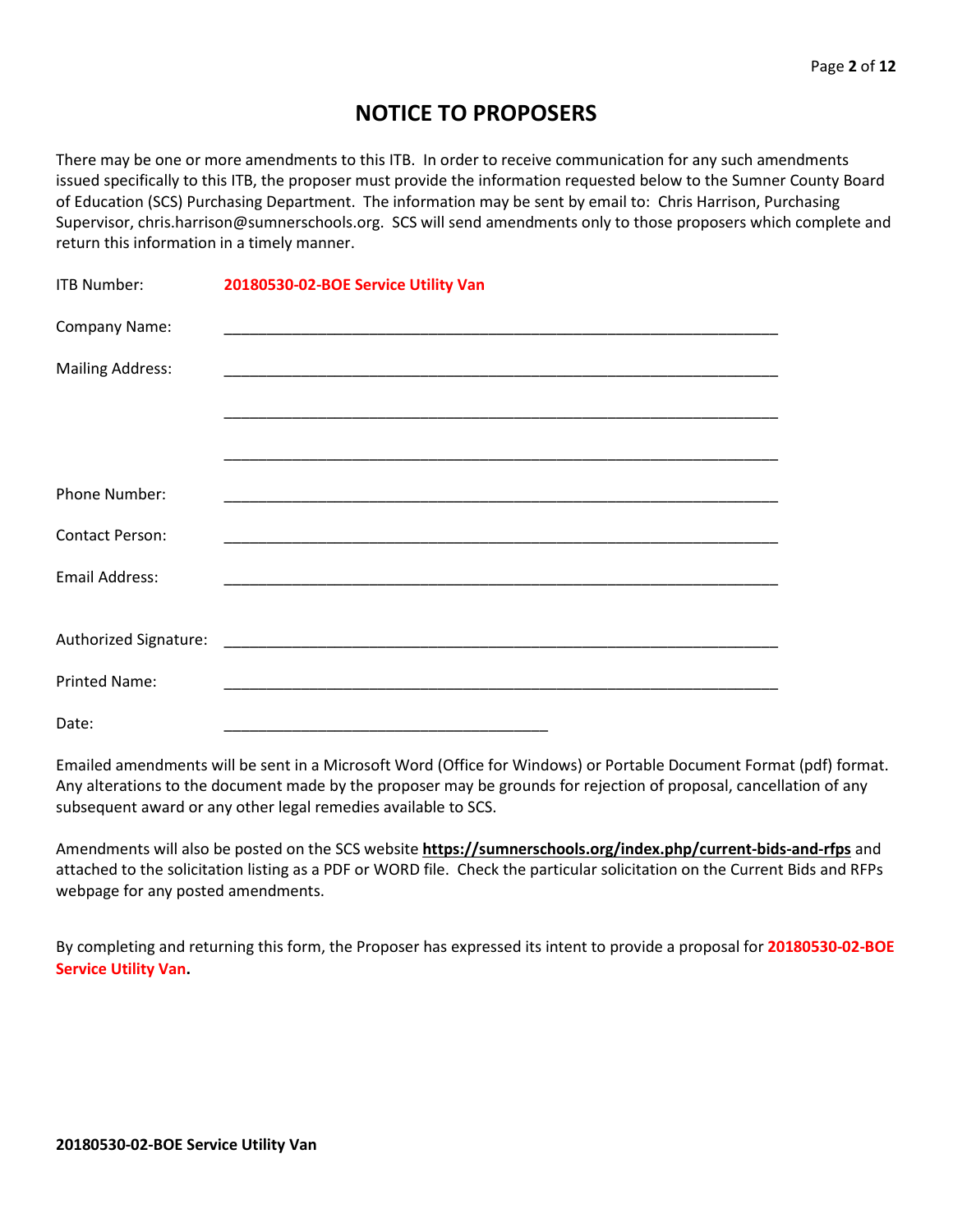## **TABLE OF CONTENTS**

- 1. Specification
- 2. Source Selection and Contract Award
- 3. Schedule of Events
- 4. Delivery of Proposals
- 5. Protests
- 6. New Vendors
- 7. Attachments
	- A. Bid Form/Certification
	- B. IRS Form W9
	- C. Attestation Re Personnel
	- D. Standard Terms and Conditions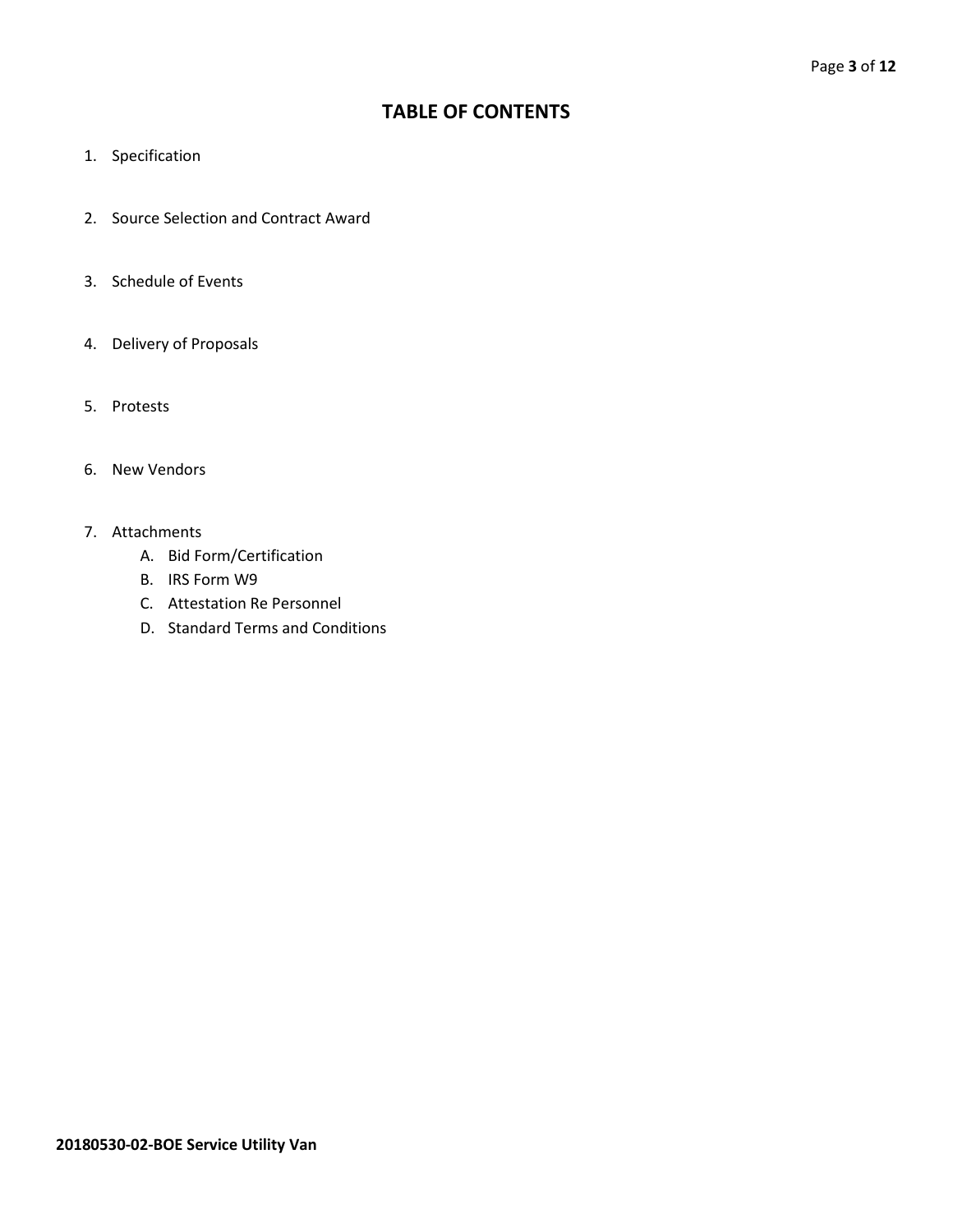#### 1. Specification

SCS is accepting bids for a 2017 or newer Service Utility Van. The vehicle must be new, never titled and never leased. SCS protocols require approval prior to securing a purchase order. As such, final purchase approval shall not be acquired until June 19, 2018. SCS will issue a purchase order the day following and deliver such to the awarded Proposer. Due to fiscal year end procedures, SCS requires that the vehicle must be received, invoiced and payment made prior to June 29, 2018.

SCS has selected the following vehicle to establish quality and design:

- Chevrolet Express 2500 Work Van
	- o Color: White
	- o Engine: 8-Cylinder, Gas
	- o Transmission: 6-speed automatic
	- o Drive Train: 2WD
	- o GVWR: 9,900
	- o Standard air condition, heater, defroster



\*SCS shall accept proposals for vehicles that meet or exceed the same quality and design as referenced.

- Knapheide Utility Van Body
	- o Body Model: KUV129SU
	- o Rear Bumper: 83" Galva-Grip Step Bumper with Knap-Liner
	- o Hitch: Class V Receiver Hitch Kit
	- o Ladder Rack: 3-Bar Ladder Rack
	- o Trailer Plug: 7-way Plug
	- o Backup Camera (optional)
	- o Codeable Padlock (optional)

\*SCS shall accept proposals for Utility Van Body's that meet or exceed the same quality and design as referenced.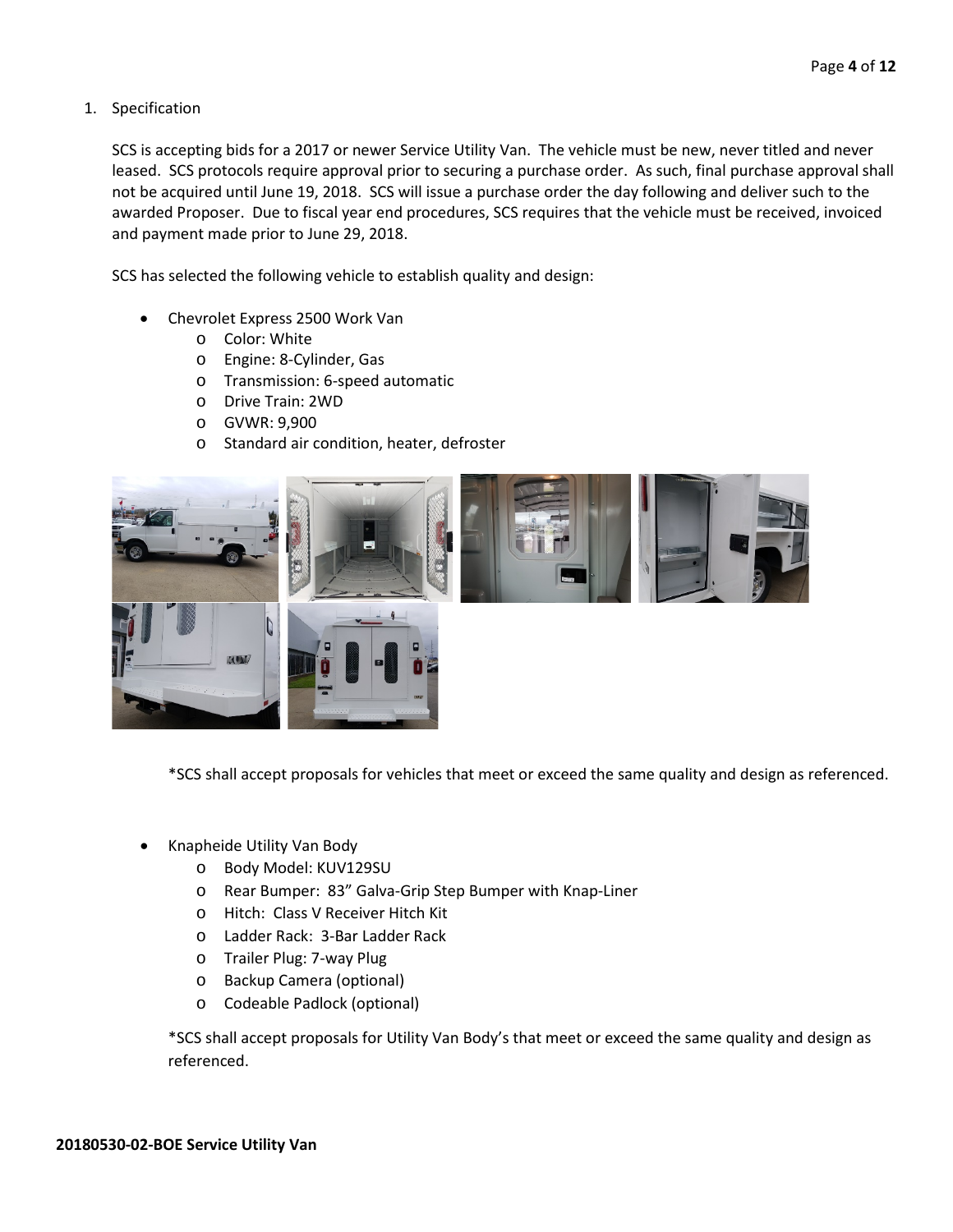- 2. Source Selection and Contract Award
	- Award, if made, will be made to the proposer submitting the lowest cost proposal and whom is also determined to be Responsive.
		- o General Criteria to be determined "Responsive"
			- Does the proposal include all required information?
			- Does the proposal include completed attachment forms?
			- Was the proposal delivered on or before the stated deadline?
	- SCS reserves the right to reject any proposal that takes exception to the specifications unless prior approval is requested and granted by SCS.
	- Upon mutual agreement by both parties, SCS shall grant the right to extend the terms, conditions and prices of contract(s) awarded from this ITB to other Institutions (such as State, Local and/or Public Agencies) who express an interest in participating in any contract that results from this ITB. Each of the "piggyback" Institutions will issue their own purchasing documents for purchase of the goods/services. Proposer agrees that SCS shall bear no responsibility or liability for any agreements between Proposer and the other Institution(s) who desire to exercise this option.
- 3. Schedule of Events

| <b>RFP Issued</b>              | May 14, 2018                |
|--------------------------------|-----------------------------|
| Questions DEADLINE             | May 23, 2018                |
| <b>RFP Submission DEADLINE</b> | May 30, 2018 @ $10:30$ a.m. |

4. Delivery of Proposals

Sealed proposals will be accepted until **May 30, 2018 @ 10:30 a.m. local time**. Proposals received after that time will be deemed invalid. Vendors mailing proposal packages must allow sufficient time to ensure receipt of their package by the time specified. There will be no exceptions. Proposals will be opened and read aloud. The reading of the bids will begin at **10:30 a.m. local time**.

Due to the nature of deliveries to the SCS Support Services Facility by carriers such as UPS, FedEx and such like; the proposal package will be accepted if the date and time on the delivery confirmation are indicated to be on or before the Proposal Deadline.

Delivery Address: Sumner County Board of Education Attn: Purchasing Supervisor 1500 Airport Road Gallatin, TN 37066

The package containing the proposal must be sealed and clearly marked on the outside of the package: **"20180530-02-BOE Service Utility Van" DO NOT OPEN**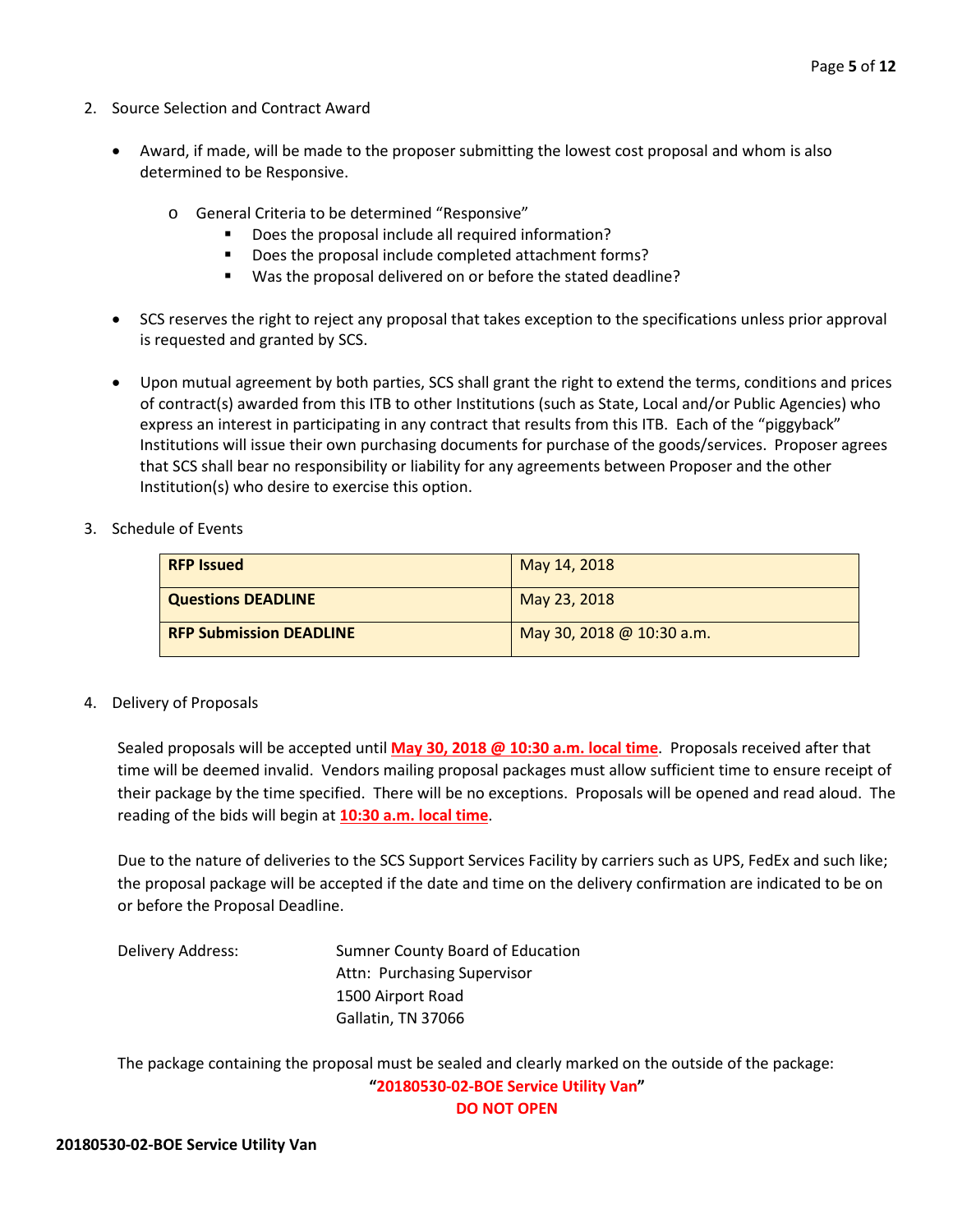#### 5. Protests

In the event that any interested party finds any part of the listed specifications, terms or conditions to be discrepant, incomplete or otherwise questionable in any respect; it shall be the responsibility of the concerned party to notify the SCS Purchasing Office of such matters immediately upon receipt of the ITB. All notifications must be sent to the Purchasing Supervisor via email at [purchasing@sumnerschools.org.](mailto:purchasing@sumnerschools.org)

Any actual or prospective Proposer who is aggrieved in connection with the ITB or award of a contract may protest to the Purchasing Supervisor and/or the Sumner County Board of Education at its regularly scheduled meeting.

- 6. New Vendors
	- To comply with Internal Revenue Service requirements, all vendors who perform any type of service are required to have a current IRS Form W-9 on file with the SCS Finance Department. It is a mandatory requirement to complete the IRS Form W-9 (Attachment 1) included in this RFP.
	- To comply with the Tennessee Lawful Employment Act (50-1-702 and 50-1-703), non-employees (individuals paid directly by the employer in exchange for the individual's labor or services) must have on file one (1) of the following documents:
		- o A valid Tennessee driver's license or photo identification;
		- o A valid driver's license or photo identification from another state where the license requirements are at least as strict as those in Tennessee;
		- o A birth certificate issued by a U.S. state, jurisdiction or territory;
		- o A U.S. government issued certified birth certificate;
		- o A valid, unexpired U.S. passport;
		- o A U.S. certificate of birth abroad (DS-1350 or FS-545)
		- o A report of birth abroad of a U.S. citizen (FS-240);
		- o A certificate of citizenship (N560 or N561);
		- o A certificate of naturalization (N550, N570 or N578);
		- o A U.S citizen identification card (I-197 or I-179); or
		- o Valid alien registration documentation or other proof of current immigration registration recognized by the United States Department of Homeland Security that contains the individual's complete legal name and current alien admission number or alien file number (or numbers if the individual has more than one number).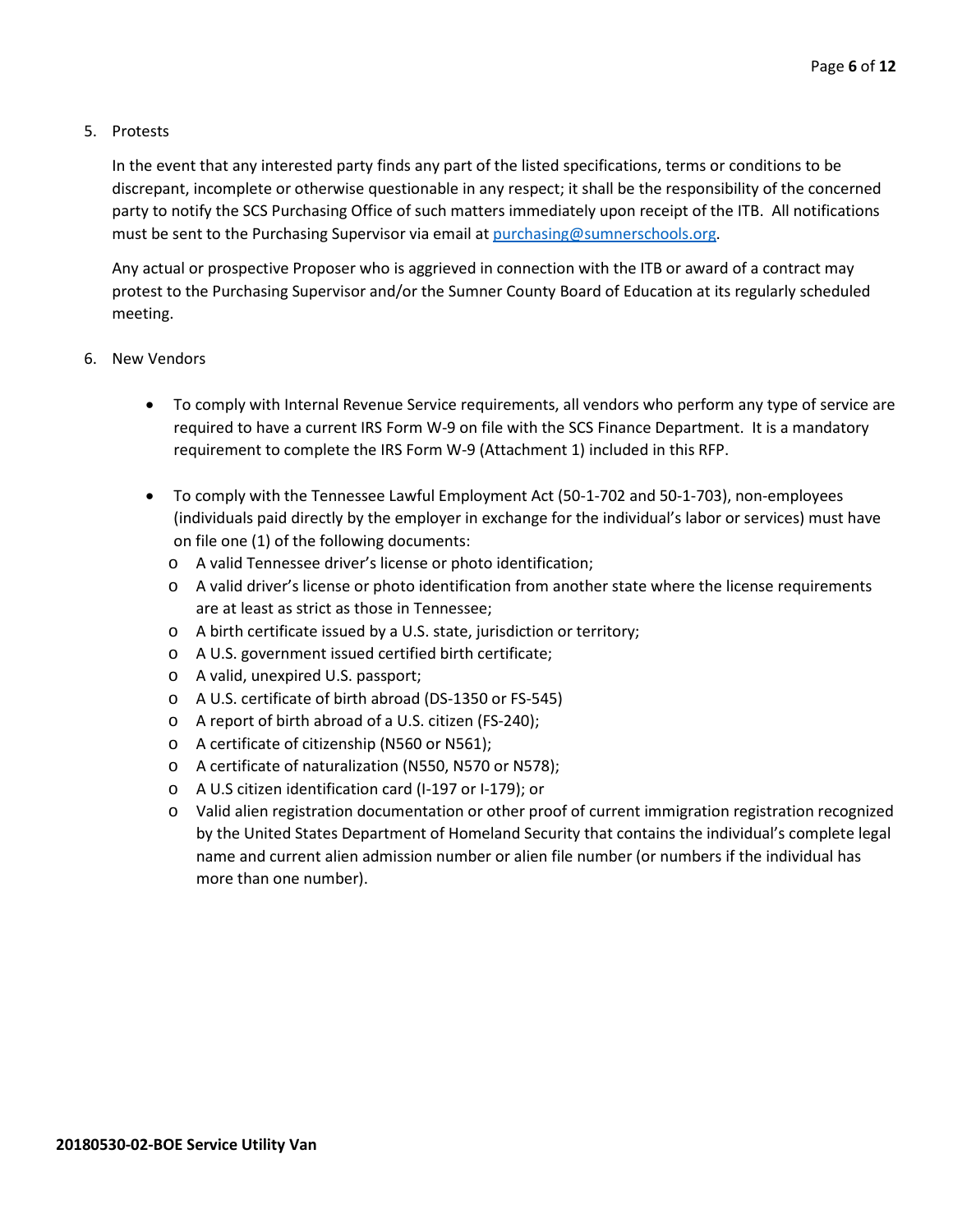#### **7.A Bid Form**



Attn: Purchasing Supervisor 1500 Airport Road Gallatin, TN 37066

Date\_\_\_\_\_\_\_\_\_\_\_\_\_\_\_\_\_\_\_\_\_\_\_\_\_\_\_\_

| <b>Description</b>  | Qty. | <b>Make</b> | <b>Model</b> | <b>Price Each</b> | <b>Extended Total</b> |
|---------------------|------|-------------|--------------|-------------------|-----------------------|
| Service Utility Van | 2    |             |              |                   |                       |
| Utility Van Body    |      |             |              |                   |                       |

By checking this box, Proposer agrees that SCS reserves the right to extend the terms, conditions and prices of this contract to other Institutions (such as State, Local and/or Public Agencies) who express an interest in participating in any contract that results from this ITB. Each of the piggyback Institutions will issue their own purchasing documents for the goods/service. Proposer agrees that SCS shall bear no responsibility or liability for any agreements between Proposer and the other Institution(s) who desire to exercise this option.

| <b>AUTHORIZED SIGNATURE:</b> |  |
|------------------------------|--|
| <b>PRINTED NAME:</b>         |  |
| TITLE:                       |  |
| <b>COMPANY NAME:</b>         |  |
| <b>PHONE:</b>                |  |
| <b>EMAIL</b>                 |  |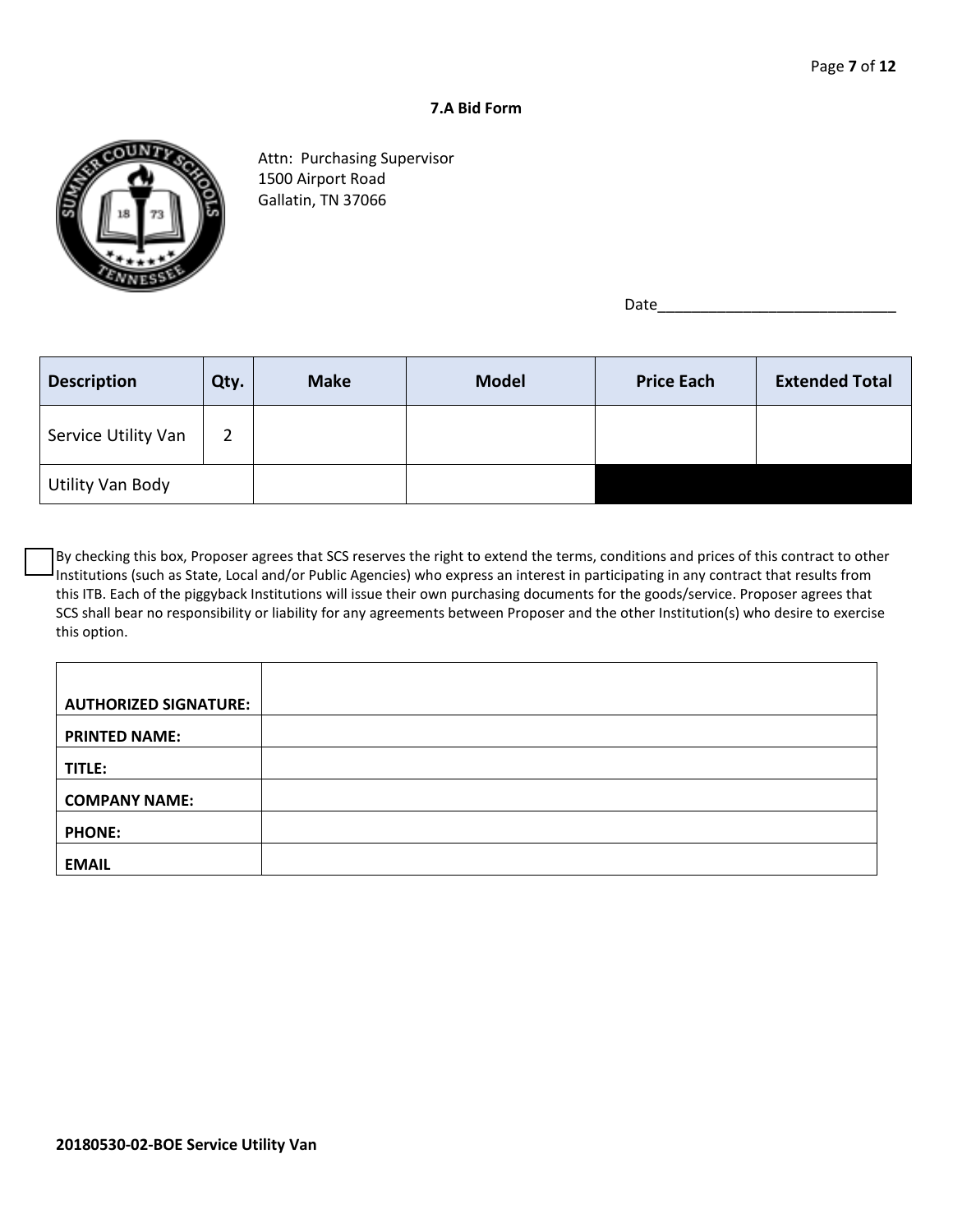#### 7.B IRS Form W9

|                                                                                                                                                                                                                                                                                                                                                                                                                                                                                                                                                                                                                                                                                                                                                                                                                                                                                                                                                                                                                                                                                                                                                                                                                                                                                                                                                                                                               | <b>Request for Taxpayer</b><br>(Rev. December 2014)<br><b>Identification Number and Certification</b><br>Department of the Treasury<br>Internal Revenue Service<br>1 Name (as shown on your income tax return). Name is required on this line; do not leave this line blank. |                                                                                                                                                                                                                                                                                                                                                                                                                                                                                                                                                                                                                                                                                                                                                                                                                                                                                                                                                                                                                                                                                                                                                                                                  |                                 |  |  |  |  | Give Form to the<br>requester. Do not<br>send to the IRS. |  |  |  |  |
|---------------------------------------------------------------------------------------------------------------------------------------------------------------------------------------------------------------------------------------------------------------------------------------------------------------------------------------------------------------------------------------------------------------------------------------------------------------------------------------------------------------------------------------------------------------------------------------------------------------------------------------------------------------------------------------------------------------------------------------------------------------------------------------------------------------------------------------------------------------------------------------------------------------------------------------------------------------------------------------------------------------------------------------------------------------------------------------------------------------------------------------------------------------------------------------------------------------------------------------------------------------------------------------------------------------------------------------------------------------------------------------------------------------|------------------------------------------------------------------------------------------------------------------------------------------------------------------------------------------------------------------------------------------------------------------------------|--------------------------------------------------------------------------------------------------------------------------------------------------------------------------------------------------------------------------------------------------------------------------------------------------------------------------------------------------------------------------------------------------------------------------------------------------------------------------------------------------------------------------------------------------------------------------------------------------------------------------------------------------------------------------------------------------------------------------------------------------------------------------------------------------------------------------------------------------------------------------------------------------------------------------------------------------------------------------------------------------------------------------------------------------------------------------------------------------------------------------------------------------------------------------------------------------|---------------------------------|--|--|--|--|-----------------------------------------------------------|--|--|--|--|
| 2 Business name/disregarded entity name, if different from above<br>σû<br>page<br>4 Exemptions (codes apply only to<br>3 Check appropriate box for federal tax classification; check only one of the following seven boxes:<br>Specific Instructions on<br>certain entities, not individuals; see<br>C Corporation<br>S Corporation Partnership<br>Individual/sole proprietor or<br>Trust/estate<br>instructions on page 3):<br>single-member LLC<br>Print or type<br>Exempt payee code (if any)<br>Limited liability company. Enter the tax classification (C=C corporation, S=S corporation, P=partnership) ▶<br>Exemption from FATCA reporting<br>Note. For a single-member LLC that is disregarded, do not check LLC; check the appropriate box in the line above for<br>the tax classification of the single-member owner.<br>code (if anv)<br>(Applies to accounts maintained outside the U.S.)<br>Other (see instructions)<br>5 Address (number, street, and apt. or suite no.)<br>Requester's name and address (optional)<br>6 City, state, and ZIP code<br>See<br>7 List account number(s) here (optional)                                                                                                                                                                                                                                                                                           |                                                                                                                                                                                                                                                                              |                                                                                                                                                                                                                                                                                                                                                                                                                                                                                                                                                                                                                                                                                                                                                                                                                                                                                                                                                                                                                                                                                                                                                                                                  |                                 |  |  |  |  |                                                           |  |  |  |  |
|                                                                                                                                                                                                                                                                                                                                                                                                                                                                                                                                                                                                                                                                                                                                                                                                                                                                                                                                                                                                                                                                                                                                                                                                                                                                                                                                                                                                               |                                                                                                                                                                                                                                                                              |                                                                                                                                                                                                                                                                                                                                                                                                                                                                                                                                                                                                                                                                                                                                                                                                                                                                                                                                                                                                                                                                                                                                                                                                  |                                 |  |  |  |  |                                                           |  |  |  |  |
| Part I<br><b>Taxpayer Identification Number (TIN)</b><br>Social security number<br>Enter your TIN in the appropriate box. The TIN provided must match the name given on line 1 to avoid<br>backup withholding. For individuals, this is generally your social security number (SSN). However, for a<br>resident alien, sole proprietor, or disregarded entity, see the Part I instructions on page 3. For other<br>entities, it is your employer identification number (EIN). If you do not have a number, see How to get a<br>TIN on page 3.<br>or<br><b>Employer identification number</b><br>Note. If the account is in more than one name, see the instructions for line 1 and the chart on page 4 for<br>guidelines on whose number to enter.                                                                                                                                                                                                                                                                                                                                                                                                                                                                                                                                                                                                                                                            |                                                                                                                                                                                                                                                                              |                                                                                                                                                                                                                                                                                                                                                                                                                                                                                                                                                                                                                                                                                                                                                                                                                                                                                                                                                                                                                                                                                                                                                                                                  |                                 |  |  |  |  |                                                           |  |  |  |  |
| Part II                                                                                                                                                                                                                                                                                                                                                                                                                                                                                                                                                                                                                                                                                                                                                                                                                                                                                                                                                                                                                                                                                                                                                                                                                                                                                                                                                                                                       | <b>Certification</b>                                                                                                                                                                                                                                                         |                                                                                                                                                                                                                                                                                                                                                                                                                                                                                                                                                                                                                                                                                                                                                                                                                                                                                                                                                                                                                                                                                                                                                                                                  |                                 |  |  |  |  |                                                           |  |  |  |  |
| Under penalties of perjury, I certify that:<br>1. The number shown on this form is my correct taxpayer identification number (or I am waiting for a number to be issued to me); and<br>2. I am not subject to backup withholding because: (a) I am exempt from backup withholding, or (b) I have not been notified by the Internal Revenue<br>Service (IRS) that I am subject to backup withholding as a result of a failure to report all interest or dividends, or (c) the IRS has notified me that I am<br>no longer subject to backup withholding; and<br>3. I am a U.S. citizen or other U.S. person (defined below); and<br>4. The FATCA code(s) entered on this form (if any) indicating that I am exempt from FATCA reporting is correct.<br>Certification instructions. You must cross out item 2 above if you have been notified by the IRS that you are currently subject to backup withholding<br>because you have failed to report all interest and dividends on your tax return. For real estate transactions, item 2 does not apply. For mortgage<br>interest paid, acquisition or abandonment of secured property, cancellation of debt, contributions to an individual retirement arrangement (IRA), and<br>generally, payments other than interest and dividends, you are not required to sign the certification, but you must provide your correct TIN. See the<br>instructions on page 3. |                                                                                                                                                                                                                                                                              |                                                                                                                                                                                                                                                                                                                                                                                                                                                                                                                                                                                                                                                                                                                                                                                                                                                                                                                                                                                                                                                                                                                                                                                                  |                                 |  |  |  |  |                                                           |  |  |  |  |
| Sign<br>Signature of<br>Here<br>Date $\blacktriangleright$<br>U.S. person $\blacktriangleright$                                                                                                                                                                                                                                                                                                                                                                                                                                                                                                                                                                                                                                                                                                                                                                                                                                                                                                                                                                                                                                                                                                                                                                                                                                                                                                               |                                                                                                                                                                                                                                                                              |                                                                                                                                                                                                                                                                                                                                                                                                                                                                                                                                                                                                                                                                                                                                                                                                                                                                                                                                                                                                                                                                                                                                                                                                  |                                 |  |  |  |  |                                                           |  |  |  |  |
| <b>General Instructions</b><br>Section references are to the Internal Revenue Code unless otherwise noted.<br>Future developments. Information about developments affecting Form W-9 (such<br>as legislation enacted after we release it) is at www.irs.gov/fw9.<br><b>Purpose of Form</b><br>An individual or entity (Form W-9 requester) who is required to file an information<br>return with the IRS must obtain your correct taxpayer identification number (TIN)<br>which may be your social security number (SSN), individual taxpayer identification<br>number (ITIN), adoption taxpayer identification number (ATIN), or employer<br>identification number (EIN), to report on an information return the amount paid to<br>you, or other amount reportable on an information return. Examples of information<br>returns include, but are not limited to, the following:<br>· Form 1099-INT (interest earned or paid)<br>. Form 1099-DIV (dividends, including those from stocks or mutual funds)<br>. Form 1099-MISC (various types of income, prizes, awards, or gross proceeds)<br>. Form 1099-B (stock or mutual fund sales and certain other transactions by<br>brokers)                                                                                                                                                                                                                         |                                                                                                                                                                                                                                                                              | · Form 1098 (home mortgage interest), 1098-E (student loan interest), 1098-T<br>(tuition)<br>· Form 1099-C (canceled debt)<br>· Form 1099-A (acquisition or abandonment of secured property)<br>Use Form W-9 only if you are a U.S. person (including a resident alien), to<br>provide your correct TIN.<br>If you do not return Form W-9 to the requester with a TIN, you might be subject<br>to backup withholding. See What is backup withholding? on page 2.<br>By signing the filled-out form, you:<br>1. Certify that the TIN you are giving is correct (or you are waiting for a number<br>to be issued).<br>2. Certify that you are not subject to backup withholding, or<br>3. Claim exemption from backup withholding if you are a U.S. exempt payee. If<br>applicable, you are also certifying that as a U.S. person, your allocable share of<br>any partnership income from a U.S. trade or business is not subject to the<br>withholding tax on foreign partners' share of effectively connected income, and<br>4. Certify that FATCA code(s) entered on this form (if any) indicating that you are<br>exempt from the FATCA reporting, is correct. See What is FATCA reporting? on |                                 |  |  |  |  |                                                           |  |  |  |  |
|                                                                                                                                                                                                                                                                                                                                                                                                                                                                                                                                                                                                                                                                                                                                                                                                                                                                                                                                                                                                                                                                                                                                                                                                                                                                                                                                                                                                               |                                                                                                                                                                                                                                                                              | · Form 1099-S (proceeds from real estate transactions)<br>. Form 1099-K (merchant card and third party network transactions)                                                                                                                                                                                                                                                                                                                                                                                                                                                                                                                                                                                                                                                                                                                                                                                                                                                                                                                                                                                                                                                                     | page 2 for further information. |  |  |  |  |                                                           |  |  |  |  |

Cat. No. 10231X

Form W-9 (Rev. 12-2014)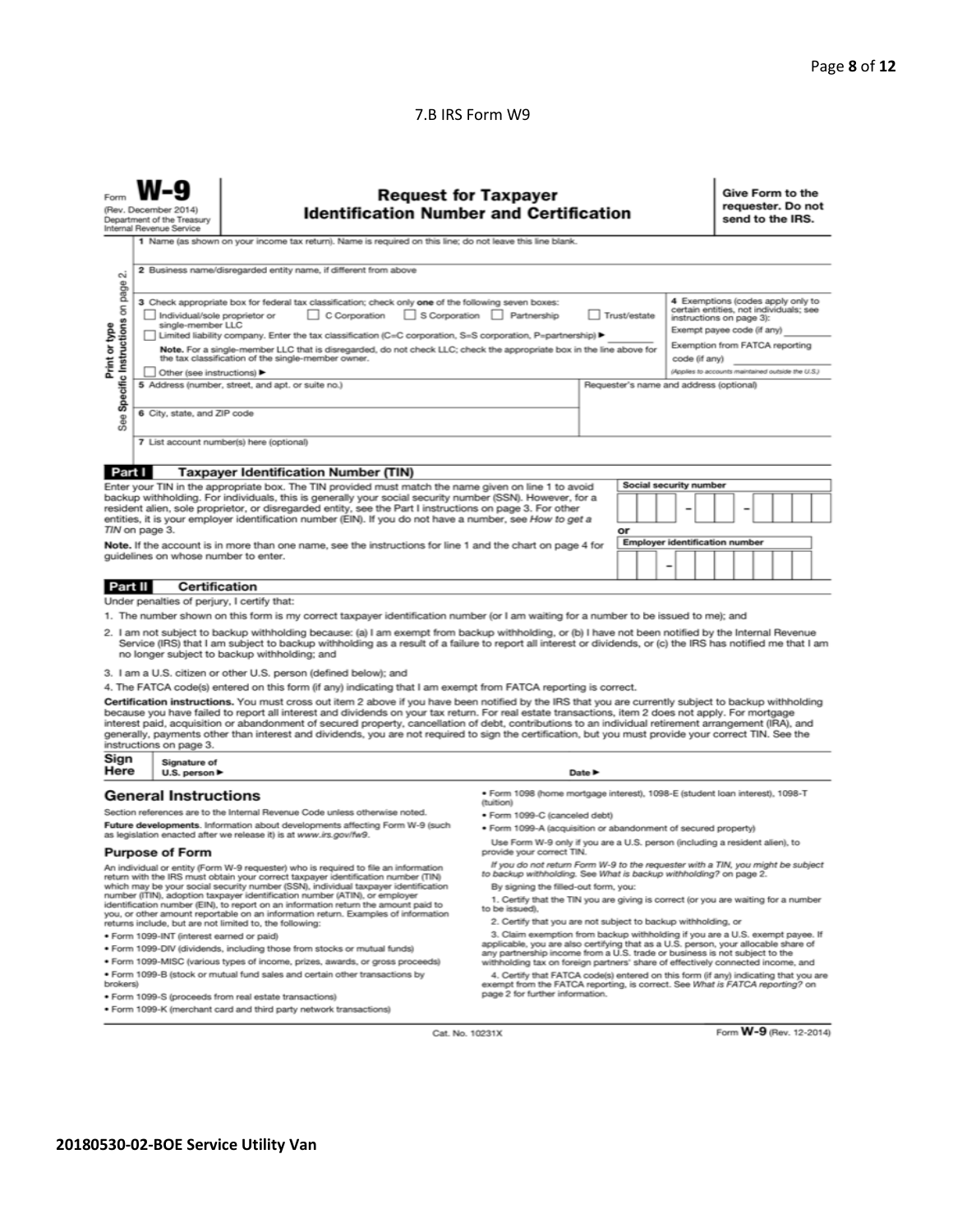#### **ATTACHMENT 7.C – Attestation Re Personnel**

## **ATTESTATION RE PERSONNEL USED IN CONTRACT PERFORMANCE**

| CONTRACTOR LEGAL ENTITY NAME:                                          |  |
|------------------------------------------------------------------------|--|
| FEDERAL EMPLOYER IDENTIFICATION NUMBER:<br>(or Social Security Number) |  |

**The Contractor, identified above, does hereby attest, certify, warrant and assure that the Contractor shall not knowingly utilize the services of an illegal immigrant in the performance of this Contract and shall not knowingly utilize the services of any subcontractor who will utilize the services of an illegal immigrant in the performance of this Contract, T.C.A. § 12-3-309.**

SIGNATURE & DATE:

*NOTICE: This attestation MUST be signed by an individual empowered to contractually bind the Contractor.*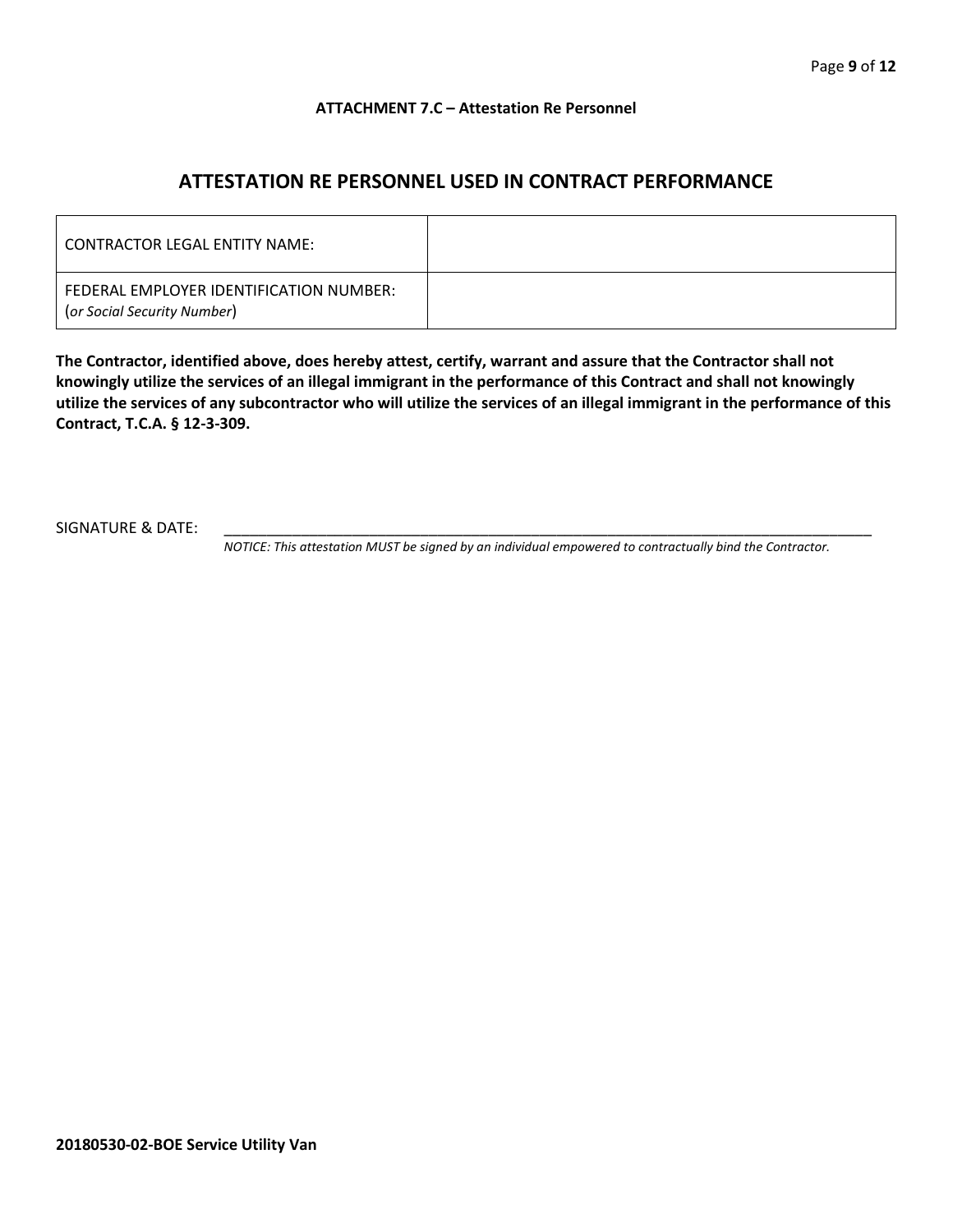#### **ATTACHMENT 7.D – Standard Terms & Conditions SUMNER COUNTY BOARD OF EDUCATION (SCS)**

#### **1. PREPARATION AND SUBMISSION OF BID.**

- **a.** Failure to examine any drawings**,** specifications, or instructions will be at the proposer's risk. Any deviation from the stated terms, conditions and specifications must be coordinated with and approved in writing by the SCS Purchasing Supervisor.
- **b.** ITB SUBMITTAL / SIGNATURE: Proposal shall give the full name and business address of the bidder. If the proposer is a corporation, the name shall be stated as it is in the corporate charter. Proposals must be signed in ink by the proposer's authorized agent. Unsigned proposals will be rejected. Proposals are to be sealed and the outside of the envelope is to reference the ITB number. The person signing the proposal must show their title, and if requested by SCS, must furnish satisfactory proof of his or her authority to bind his or her company in contract. Proposer understands that by submitting a proposal with an authorized signature, it shall constitute an offer to SCS. Proposals must be typewritten or in ink; otherwise they may not be considered. Purchase orders will be issued to the firm name appearing on the W9. Facsimile responses will not be considered.
- **c.** SCS is not responsible for any costs incurred by any vendor pursuant to the ITB. The vendor shall be responsible for all costs incurred in connection with the preparation and submission of its proposal.
- **d.** All proposers must be in compliance with T.C.A. § 62-6-119 at the time of proposal submission and provide evidence of compliance with the applicable provisions of the chapter before such proposal may be considered.
- **e.** Proposals are to be received in the location designated in the ITB no later than the specified date and time. Late submissions will NOT be opened or considered.
- **f.** No erasures permitted. Errors may be crossed out and corrections printed in ink or typewritten adjacent to error and must be initialed in ink by person signing the proposal.
- **g.** Specifications: Reference to available specifications shall be sufficient to make the terms of the specifications binding on the proposer. The use of the name of a manufacturer, or any special brand or make in describing an item does not restrict the proposer to that manufacturer or specific article, unless specifically stated. Comparable products of other manufacturers will be considered if proof of compatibility is contained in the proposal. Proposers are required to notify SCSs Purchasing Supervisor whenever specifications/procedures are not perceived to be fair and open. The articles on which the proposals are submitted must be equal or superior to that specified. Informative and Descriptive Literature: The proposer must show brand or trade names of the articles proposed, when applicable. It shall be the responsibility of the vendor, including vendors whose product is referenced, to furnish with the proposal such specifications, catalog pages, brochures or other data as will provide an adequate basis for determining the quality and functional capabilities of the product offered. Failure to provide this data may be considered valid justification for rejection of proposal.
- **h.** Samples: Samples of items when called for, must be furnished free of expense, and if not destroyed will, upon vendor's request within ten (10) days of proposal opening, be returned at the proposer's expense. Each sample must be labeled with the proposer's name, manufacturer's brand name and number, ITB number and item reference.
- **i.** Time of Performance: The number of calendar days in which delivery is to be made after receipt of order shall be stated in the proposal and may be a factor in making an award, price notwithstanding. If no delivery time is stated in the proposal, proposer agrees that delivery is to be made within two weeks (10 business days) of order.
- **j.** Transportation and delivery charges should be included in the price and be fully prepaid by the vendor to the destination specified in the ITB. Proposal prices shall include delivery of all items F.O.B. destination.
- **k.** New materials and supplies must be delivered unless otherwise specifically stated in the ITB.
- **l.** Alternate/multiple proposals will not be considered unless specifically called for in the ITB.
- **m.** Only proposals submitted on ITB forms furnished by SCS will be considered.
- **n.** By signing the ITB where indicated, the proposer agrees to strictly abide by all local, state and federal statutes and regulations. The proposer further certifies that this proposal is made without collusion or fraud.
- **o.** Error in Proposal. In case of error in the extension of prices in the proposal, the unit price will govern. Late submissions will NOT be opened or considered. Proposers are cautioned to verify their proposals before submission, as amendments received after the ITB deadline will not be considered. No proposal shall be altered, amended or withdrawn after opening. After proposal opening, a proposer may withdraw a proposal only when there is obvious clerical error such as a misplaced decimal point, or when enforcement of the proposal would impose unconscionable hardship due to an error in the proposal resulting in a quotation substantially below the other proposals received. Proposal withdrawals will be considered only upon written request of the proposer.

#### **20180530-02-BOE Service Utility Van**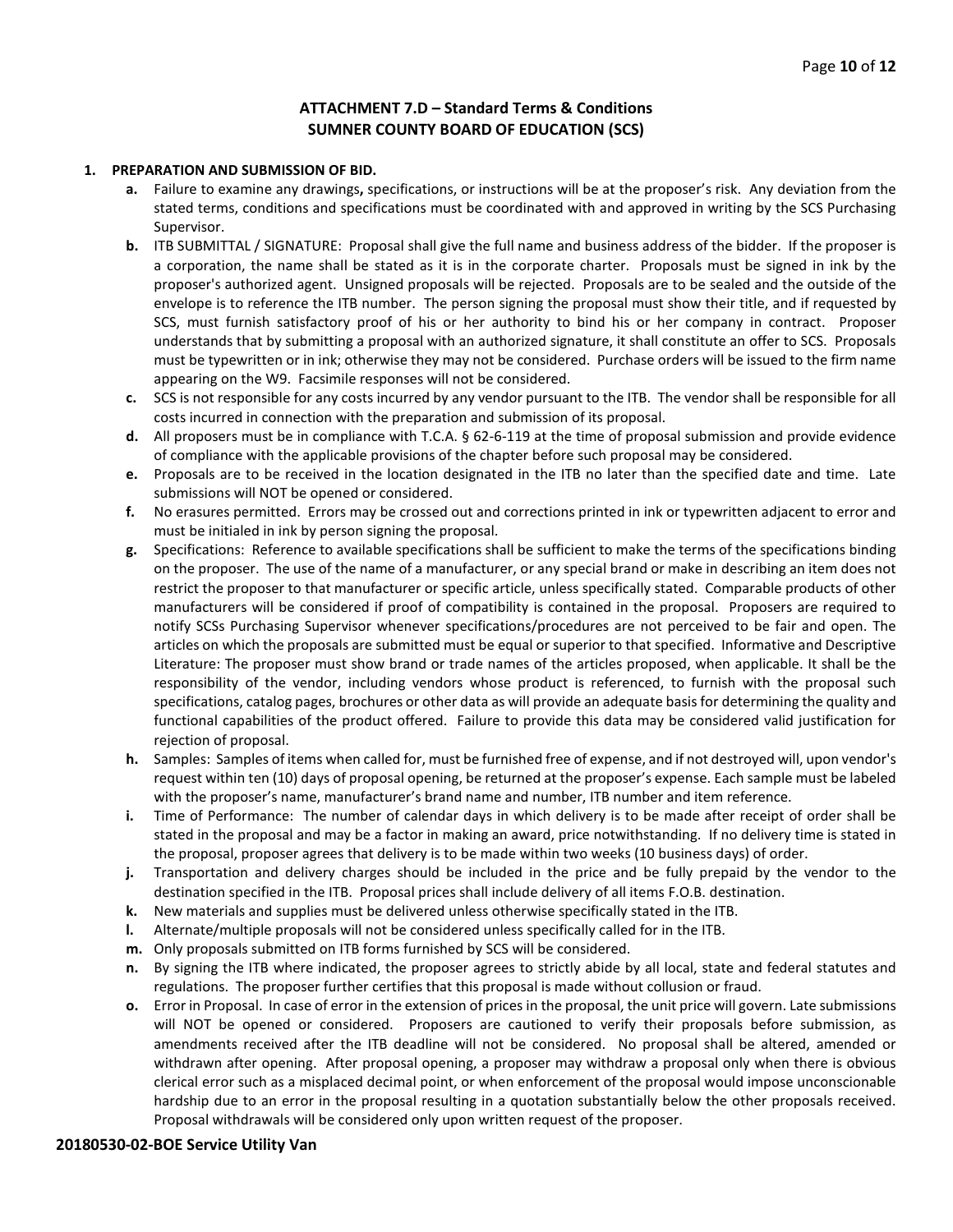- **2. OPEN RECORDS.** In order to comply with the provisions of the Tennessee Open Records Act, all proposals will be publicly opened and are subject to public inspection after the award upon written request. Proposers may be present at ITB opening. Summary information will be posted the SCS website, www.sumnerschools.org under the Invitation to Bid link.
- **3. ACCEPTANCE AND AWARD.** SCS reserves the right to reject any and all proposals and to waive any informality in proposals and, unless otherwise specified by the proposers to accept any item in the proposal. Action to reject all proposals shall be taken for unreasonably high prices, errors in the bid documents, cessation of need, unavailability of funds, or any other reason approved by SCS.
	- **a.** Contracts and purchases will be made with the lowest, responsive, responsible, qualified proposer. The quality of the articles to be supplied, their conformity with the specifications, their suitability to the requirements of the Institution, cash discount offered, and the delivery terms will be taken into consideration.
	- **b.** Any deviation from these stated terms, specifications and conditions must be coordinated with and approved in writing by the Purchasing Supervisor.
	- **c.** Prices quoted on the response (if any) are to be considered firm and binding until the said equipment, supplies or services are in the possession of SCS.
	- **d.** SCS reserves the right to order more or less than the quantity listed in the proposal.
	- **e.** If a proposal fails to state a time within which a proposal must be accepted, it is understood and agreed that SCS shall have ninety (90) days to accept.
	- **f.** No purchase or contract is authorized or valid until the issuance of a SCS purchase order in accordance with SCS policy. No SCS employee is authorized to purchase equipment, supplies or services prior to the issuance of such a purchase order.
	- **g.** The contract may not be assigned without written SCS consent.
	- **h.** If the appropriate space is marked on the ITB, other Institutions (such as State, Local and/or Public Agencies) may purchase off the contract during the same period as SCS.
	- **i.** The awarded proposer will be required to post a performance and payment bond in the amount of 25% of the contract price if it exceeds \$100,000 as stated by T.C.A. §12-4-201.
	- **j.** If the project cost is in excess of \$25,000 a performance bond must be secured by the requesting part in an amount equal to the market improvement value.
- **4. PAYMENT**. Payment terms must be specified in the proposal, including any discounts for early payment. Partial payments will not be approved unless justification for such payment can be shown. Terms will be NET 30 days. Payment will not be made until the conditions and specifications of the ITB are inspected and approved as conforming by persons appointed by SCS.
- **5. DEFAULT OF SELECTED VENDOR.** In case of vendor default, SCS may procure the articles or services from other sources and hold the defaulting vendor responsible for any resulting cost. If the awarded vendor violates any terms of their proposal, the contract, SCS policy or any law, they may be disqualified from submitting proposals for a period of two years for minor violations or longer for major violations. Proposals from disqualified bidders will not be accepted during the period of disqualification.
- **6. INSPECTION OF PURCHASES.** Articles received which are not equivalent will not be accepted and will be picked up by the vendor or returned to vendor, shipping charges collect. SCS shall have a reasonable period in which to inspect and accept or reject materials without liability. If necessity requires SCS to use nonconforming materials, an appropriate reduction in payment may be made.
- **7. TAXES.** SCS is tax exempt; do not include taxes in quotation. Vendors making improvements or additions to or performing repair work on real property for SCS are liable for any applicable sales or use tax on tangible personal property used in connection with the contract or furnished to vendors by the state for use under the contract.
- **8. NONDISCRIMINATION.** SCS is an equal opportunity employer. SCS and bidder agree to comply with Titles VI and VII of the Civil Rights Act of 1964, Title IX of the Education Amendments of 1972, Section 504 of the Rehabilitation Act of 1973, Executive Order 11,246, the Americans with Disabilities Act of 1990 and the related regulations to each. Each party assures that it will not discriminate against any individual including, but not limited to employees or applicants for employment and/or students, because of race, religion, creed, color, sex, age, disability, veteran status or national origin. In the event that any claims should arise with regards to violations of any such local, state or federal law, statues, rule or regulations, the vendor will indemnify and hold SCS harmless for any damages, including court costs or attorney fees, which might be incurred.

#### **20180530-02-BOE Service Utility Van**